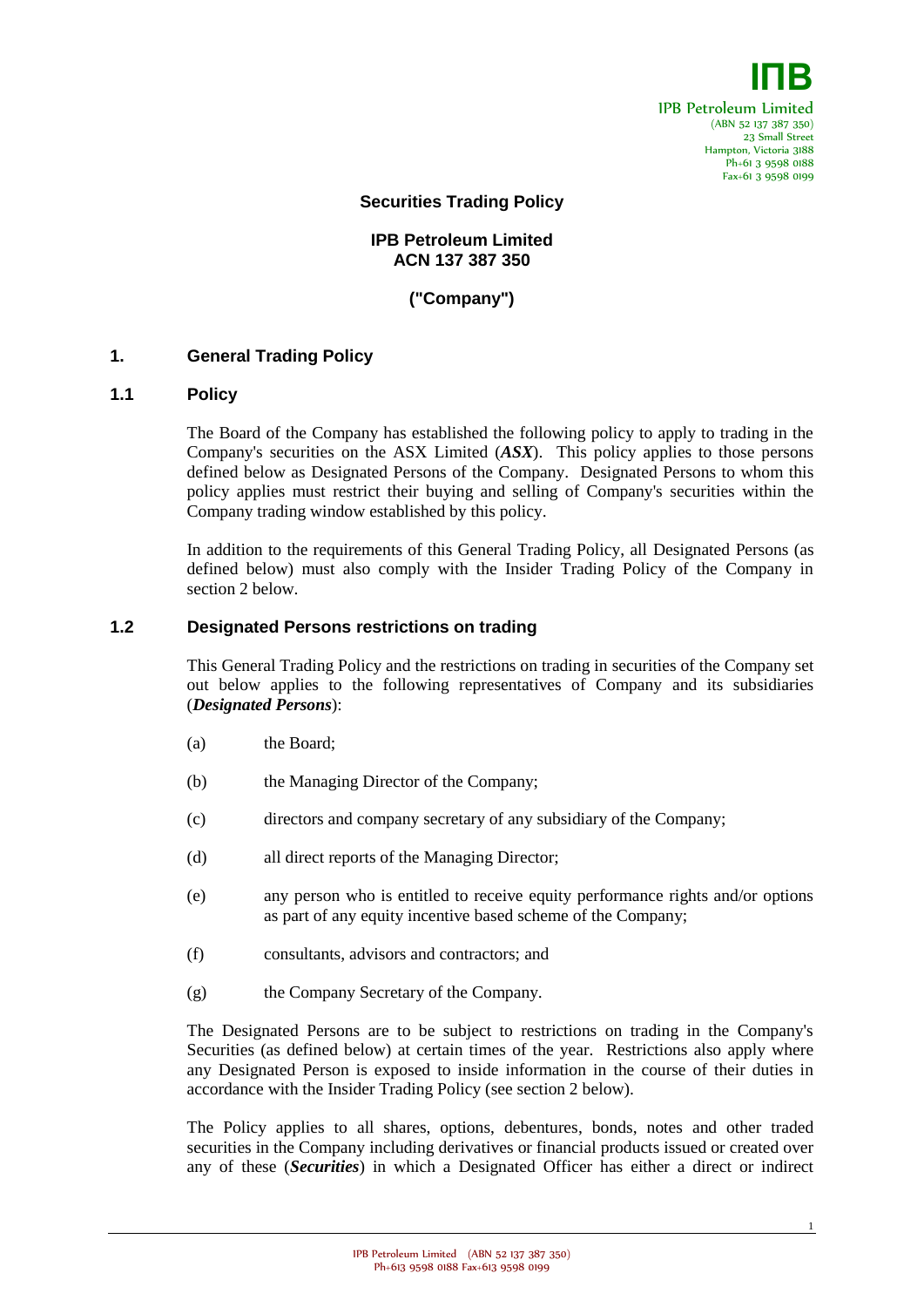interest. The Policy also applies to securities of other companies of which a Designed Person has "Inside Information" (see section 2) because of their position in the Company.

## **1.3 Associated parties**

Each Designated Person has a personal responsibility to ensure that his or her "associated parties" (being immediate family (including a spouse (or equivalent) or dependent), family company or trust) complies with the same respective restrictions as apply to Designated Persons.

## **1.4 Prohibition on Designated Persons dealing in Securities**

In addition to the overriding prohibition on dealing when a person is in possession of inside information in accordance with the Insider Trading Policy, Designated Persons and their associated parties are prohibited from dealing in Securities (or any financial products issued or created over the Company's securities by third parties or trading in associated products) during any significant stage of drilling in which the Company is involved.

For the avoidance of doubt, it is emphasized that Designated Persons may not deal whilst in the possession of "Inside Information" (see section 2) – this restriction applies at all times.

The closed periods when Designated Persons are prohibited from trading in the Company's Securities are from 15 January, 15 April, 15 July and 15 October until disclosure later in that month of the Company's quarterly report to ASX. Any trading during a closed period may only occur:

- (a) in the specific circumstances contemplated by ASX Guidance Note 27 paragraphs 8 and 9; or
- (b) if there are exceptional circumstances as determined by the Company Secretary or Chairman of the Board following application by the Designated Person in a manner consistent with ASX Guidance Note 27 paragraphs 10 to 15 if the approval and duration of the clearance to trade is specified in writing (including email) before the trade occurs.

## **1.5 Board of Directors' discretion**

The Board of the Company has an absolute discretion to place an embargo on Designated Persons and/or their respective associated parties trading in the Company's Securities at any time in addition to the above.

## **1.6 Notification rules in relation to dealing in securities**

Designated Persons are required to notify the Company of intended dealings in Securities, including entering into transactions or arrangements which operate to limit the economic risk of their security holdings in the Company, by themselves or their associated parties, of the Company prior to such intended dealings. This should be done by written notice to the Company Secretary of the Company outlining:

- (a) name of security holder;
- (b) type of proposed transaction (purchase, sale, etc.); and
- (c) number and type of Securities involved.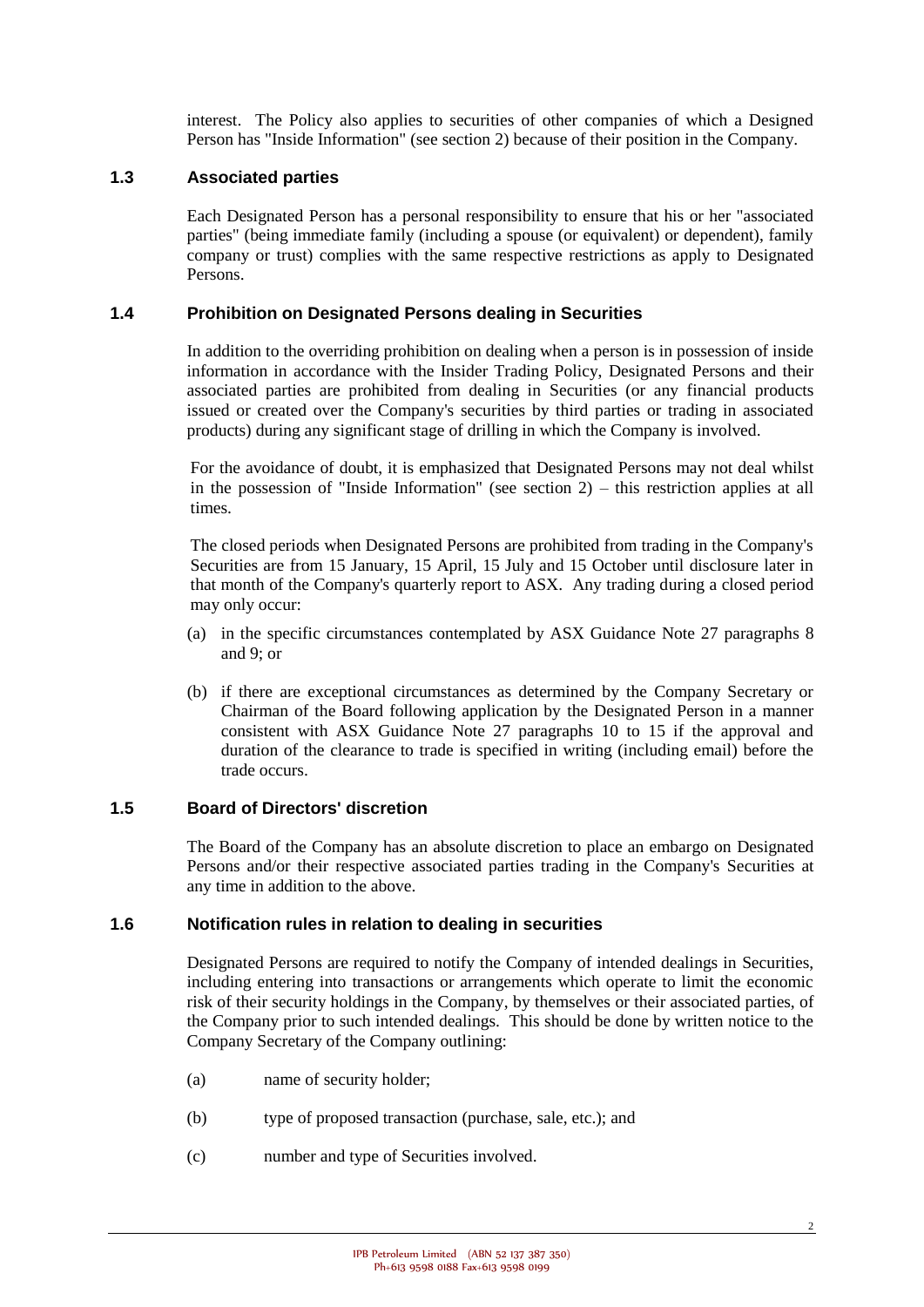The Company Secretary may confer with the Chairman of the Board in relation to any proposed dealing.

## **1.7 Prohibitions on certain arrangements by Designated Persons**

Designated Persons are prohibited from trading in financial products issued or created over the Company's Securities by third parties, or trading in associated products and entering into transactions in associated products which operate to limit the economic risk of security holdings in the Company over unvested entitlements.

## **1.8 Directors to notify ASX of shareholding**

The Directors of the Company are required to complete, or request that the Company Secretary complete, either Appendix 3X, 3Y or 3Z (as applicable – refer attached) and provide it to the Company to be filed with the ASX in respect of their securityholding in the Company for the purposes of section 205G of the Corporations Act and Listing Rule 3.19A.

## **2. Insider Trading Policy**

## **2.1 Policy**

The Board of the Company has established the following Insider Trading Policy to apply to trading in the Company's Securities on the ASX.

This policy applies to all Designated Persons and their associates who must not deal in Securities (or any financial products associated with the Company's Securities) while in possession of price sensitive information.

In addition, the General Trading Policy (see section 1 above) sets out additional restrictions which apply to Designated Persons.

The law imposes a number of significant restrictions on employees of the Company when they deal in their Company's Securities. As fiduciaries, these persons must not utilise their position for their own gain or for the gain of any person other than the Company.

The Corporations Act imposes severe penalties (both criminal and civil) on persons who conduct insider trading activities. Any perception of improper conduct by employees of the Company also has the potential to substantially damage the Company's reputation.

The Company has established the policy set out in this document in an effort to prevent the incidence of insider trading in the Company's Securities. The policy provides a general summary of the law in Australia in relation to insider trading, and as such operates in addition to the legal requirements. It is the personal responsibility of each Designated Officer to comply with this policy.

## **2.2 Overview of the insider trading provisions in the Corporations Act**

It is illegal for anybody to deal in any shares of a body corporate (including the Company), when in possession of information that the person knows, or ought reasonably to know:

 is not generally available (including information that the Company has not disclosed to the market in accordance with the Company's Continuous Disclosure Policy); and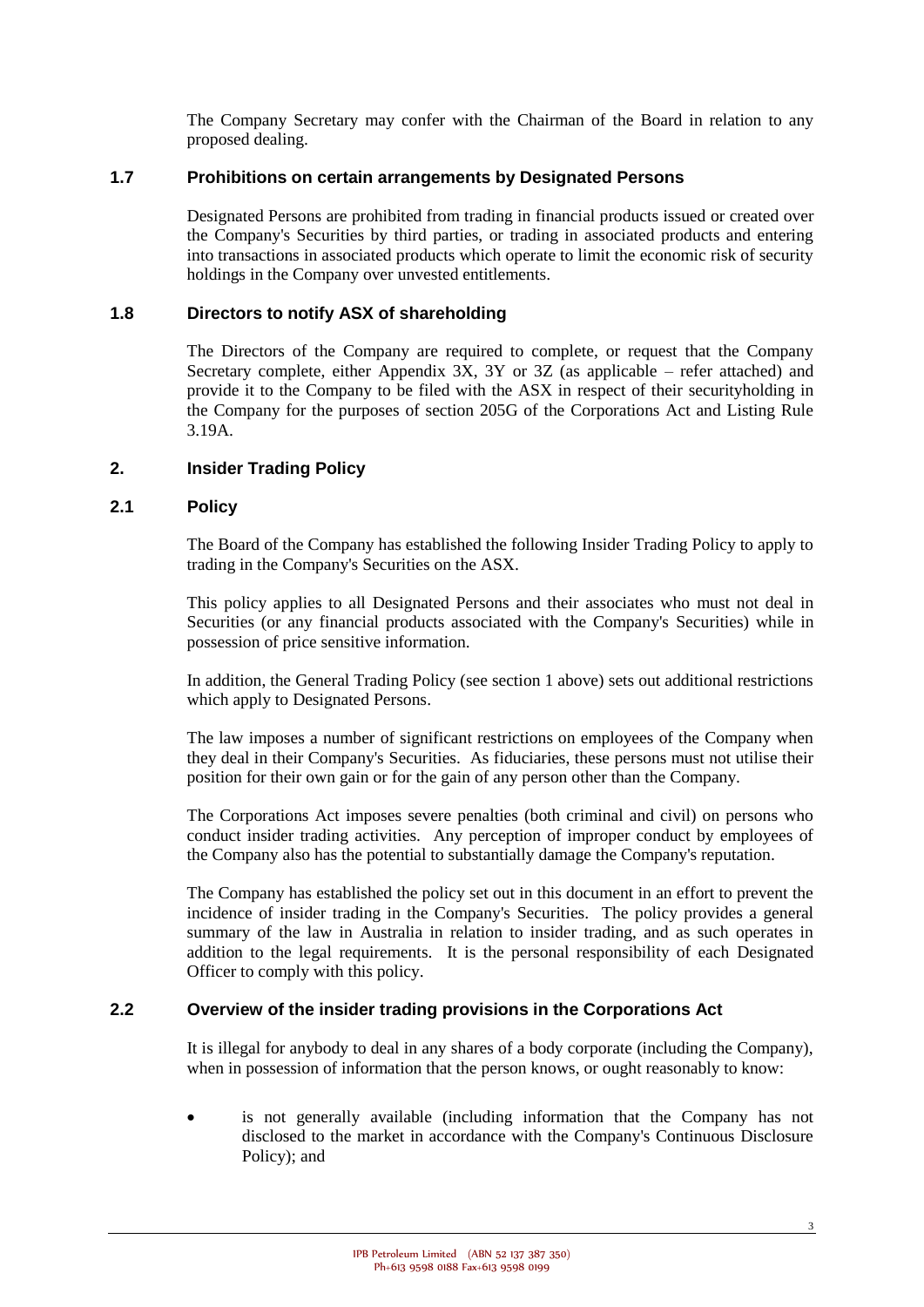might have a material effect on the price or value of those shares if it was generally available (*Inside Information*).

This prohibition extends to procuring another person to deal, and, in the case of shares of listed corporations, extends to communicating the inside information to another person, if the person knows, or ought reasonably to know, that the other person would, or would be likely to, deal in the shares in question or procure another person to do so. To communicate Inside Information to another person is also an offence which carries both civil and criminal penalties.

A person in possession of Inside Information about the Company has a duty to keep that information confidential and must not in any way disclose or communicate that information to any person.

## **2.3 Dealing with security analysts, institutional investors and journalists**

A person may be exposed to others outside the Company such as security analysts, institutional investors and journalists. It is important that all Designated Persons be aware that selective disclosure of non-public information may result in a breach of the insider trading rules.

It is important to emphasise that it is the mere fact of conveyance of the material nonpublic information that gives rise to liability, not the manner in which it is conveyed.

It is possible to convey information in breach of this policy and the Corporations Act by expressing subjective attitudes about the Company's performance or by calling attention to selective information not available as an aggregate to the general public. It is essential to avoid the indirect conveyance of information by any means whatsoever.

If during the course of a discussion with an analyst, journalist or other outsider, material non-public information concerning the Company is disclosed, inadvertently or otherwise, the recipient of the information should be informed of its non-public nature and cautioned against its use unless and until the Company has made full public disclosure of that information. The Company Secretary should be notified of the situation immediately so that a decision can be made regarding disclosure of the information. No public comments should be made regarding any previously undisclosed operating results or other developments unless authorised by the Company.

## **2.4 Potential consequences of insider trading.**

Criminal penalties may be imposed for a breach of the insider trading prohibitions. Further, an insider trader and any other persons involved in the contravention may also be held liable to compensate third parties for any resulting loss.

## **3. Takeovers and schemes of arrangement**

The restrictions in this Policy do not prevent a Designated Person from accepting a takeover bid or selling Securities under a scheme of arrangement in respect of the Company.

## **4. Review of policy**

This Policy will be reviewed regularly by the Board having regard to the changing circumstances of the Company. Any material change will be promptly released to ASX.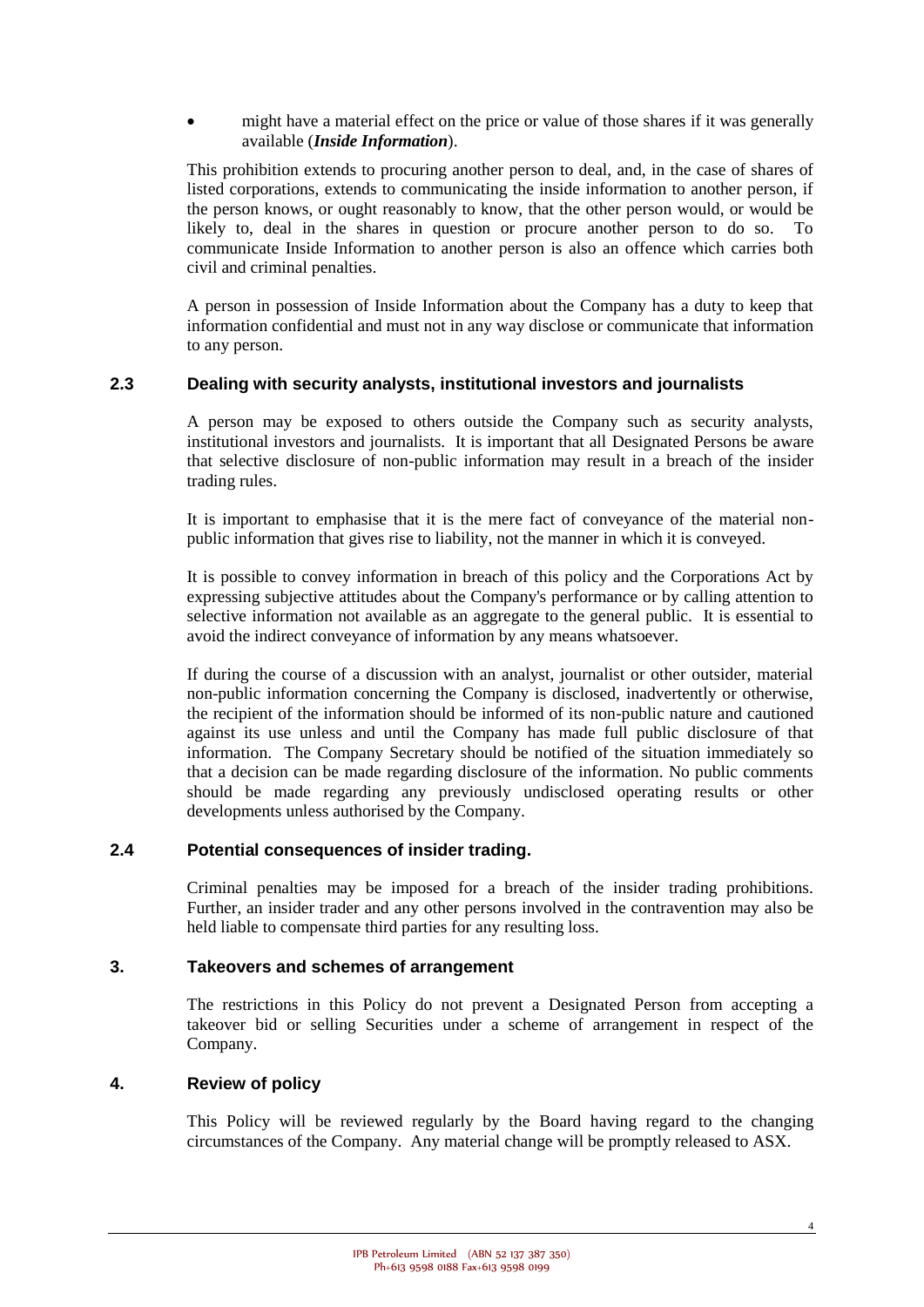# **5. Disclosure of Policy**

A summary of this Policy is disclosed in the Company's corporate governance policy summary.

## **6. Questions**

For questions about the operation of this Policy, please contact the Company Secretary.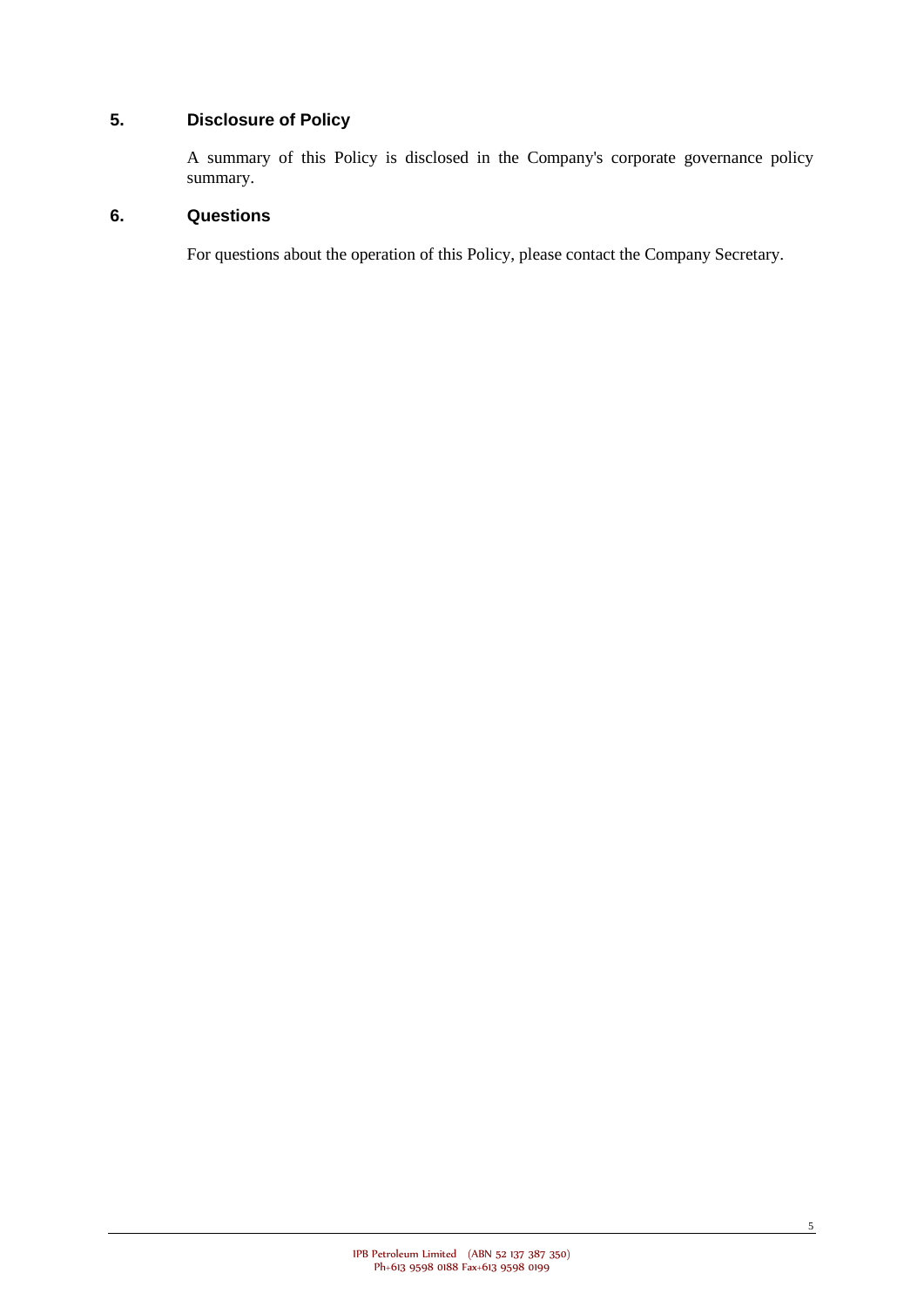*Rule 3.19A.1*

## **Appendix 3X**

### **Initial Director's Interest Notice**

*Information or documents not available now must be given to ASX as soon as available. Information and documents given to ASX become ASX's property and may be made public.*

Introduced 30/9/2001.

| Name of entity |  |
|----------------|--|
| <b>ABN</b>     |  |

We (the entity) give ASX the following information under listing rule 3.19A.1 and as agent for the director for the purposes of section 205G of the Corporations Act.

| <b>Name of Director</b> |  |
|-------------------------|--|
| Date of appointment     |  |

#### **Part 1 - Director's relevant interests in securities of which the director is the registered holder** *In the case of a trust, this includes interests in the trust made available by the responsible entity of the trust*

Note: In the case of a company, interests which come within paragraph (i) of the definition of "notifiable interest of a director" should be disclosed in this part.

| Number & class of securities |  |  |  |
|------------------------------|--|--|--|
|                              |  |  |  |
|                              |  |  |  |
|                              |  |  |  |
|                              |  |  |  |
|                              |  |  |  |
|                              |  |  |  |
|                              |  |  |  |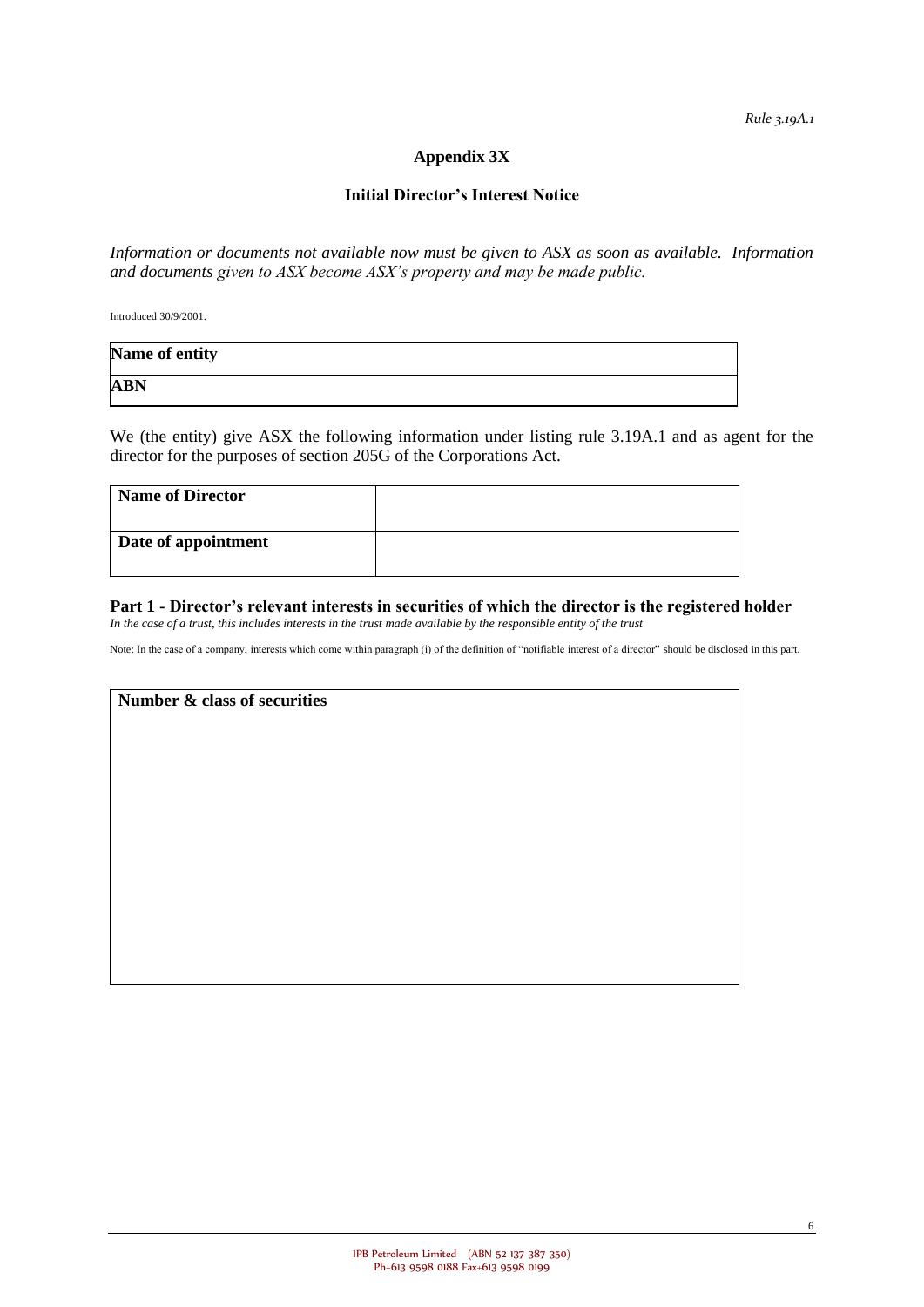### **Part 2 – Director's relevant interests in securities of which the director is not the registered holder**

*In the case of a trust, this includes interests in the trust made available by the responsible entity of the trust*

| Name of holder & nature of                                | <b>Number &amp; class of Securities</b> |
|-----------------------------------------------------------|-----------------------------------------|
| interest                                                  |                                         |
| Note: Provide details of the circumstances giving rise to |                                         |
| the relevant interest.                                    |                                         |
|                                                           |                                         |
|                                                           |                                         |
|                                                           |                                         |
|                                                           |                                         |
|                                                           |                                         |
|                                                           |                                         |
|                                                           |                                         |
|                                                           |                                         |
|                                                           |                                         |

### **Part 3 – Director's interests in contracts**

Note: In the case of a company, interests which come within paragraph (ii) of the definition of "notifiable interest of a director" should be disclosed in this part.

| <b>Detail of contract</b>                                |  |
|----------------------------------------------------------|--|
| <b>Nature of interest</b>                                |  |
| Name of registered holder<br>(if issued securities)      |  |
| No. and class of securities to<br>which interest relates |  |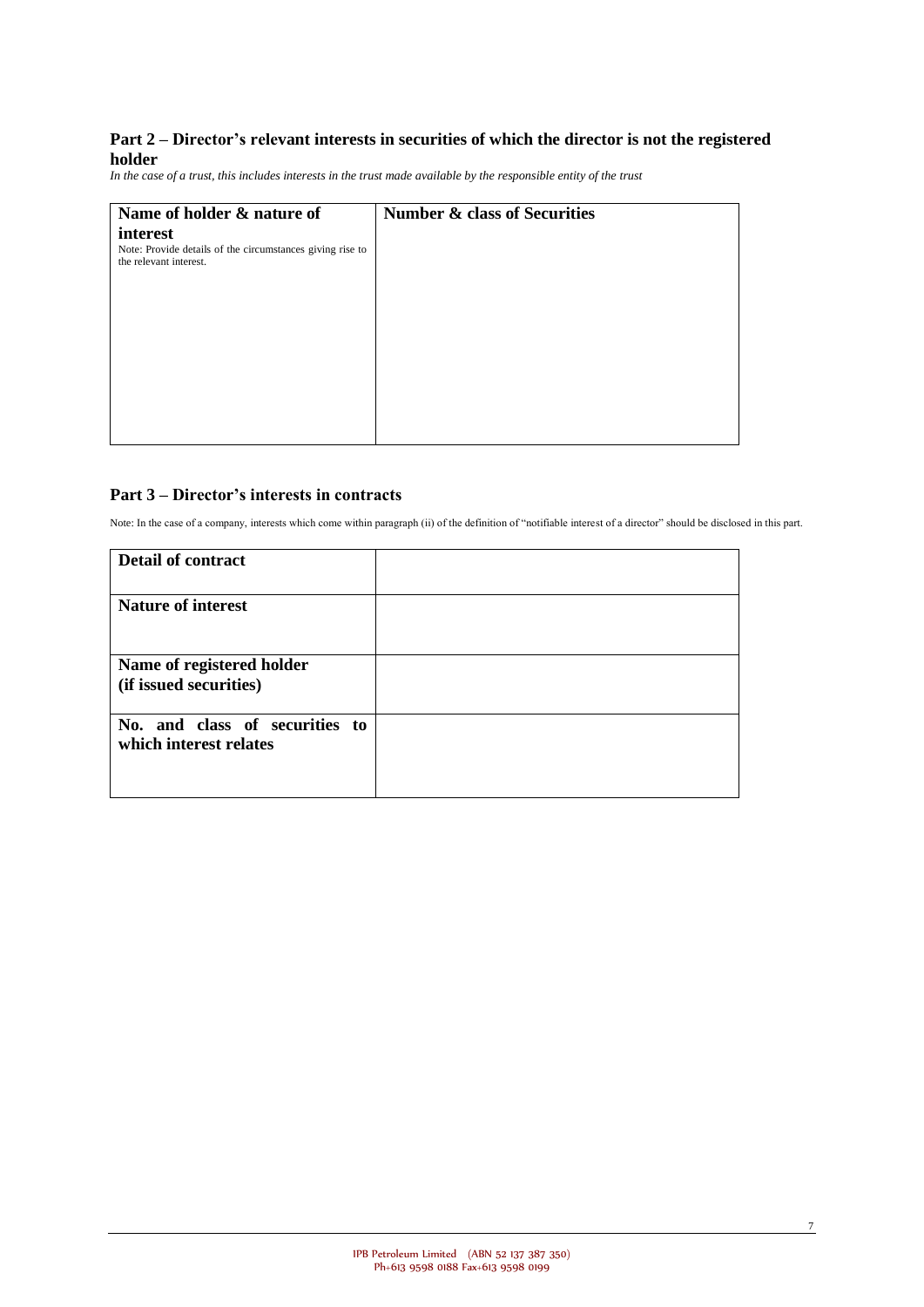### **Appendix 3Y**

### **Change of Director's Interest Notice**

Information or documents not available now must be given to ASX as soon as available. Information and documents given to ASX become ASX's property and may be made public.

| Name of entity |  |
|----------------|--|
| <b>ABN</b>     |  |

We (the entity) give ASX the following information under listing rule 3.19A.2 and as agent for the director for the purposes of section 205G of the Corporations Act.

| (a) Name of Director |  |
|----------------------|--|
| Date of last notice  |  |

#### **Part 1 - Change of director's relevant interests in securities**

*In the case of a trust, this includes interests in the trust made available by the responsible entity of the trust*

Note: In the case of a company, interests which come within paragraph (i) of the definition of "notifiable interest of a director" should be disclosed in this part.

| <b>Direct or indirect interest</b>                                                                        |  |
|-----------------------------------------------------------------------------------------------------------|--|
|                                                                                                           |  |
| <b>Nature of indirect interest</b>                                                                        |  |
| (including registered holder)<br>Note: Provide details of the circumstances giving rise to the relevant   |  |
| interest.                                                                                                 |  |
| Date of change                                                                                            |  |
|                                                                                                           |  |
| No. of securities held prior to change                                                                    |  |
|                                                                                                           |  |
| <b>Class</b>                                                                                              |  |
|                                                                                                           |  |
| Number acquired                                                                                           |  |
|                                                                                                           |  |
| Number disposed                                                                                           |  |
|                                                                                                           |  |
| <b>Value/Consideration</b><br>Note: If consideration is non-cash, provide details and estimated valuation |  |
|                                                                                                           |  |
|                                                                                                           |  |
|                                                                                                           |  |
|                                                                                                           |  |
| No. of securities held after change                                                                       |  |
| Nature of change                                                                                          |  |
| Example: on-market trade, off-market trade, exercise of options, issue of                                 |  |
| securities under dividend reinvestment plan, participation in buy-back                                    |  |
|                                                                                                           |  |
|                                                                                                           |  |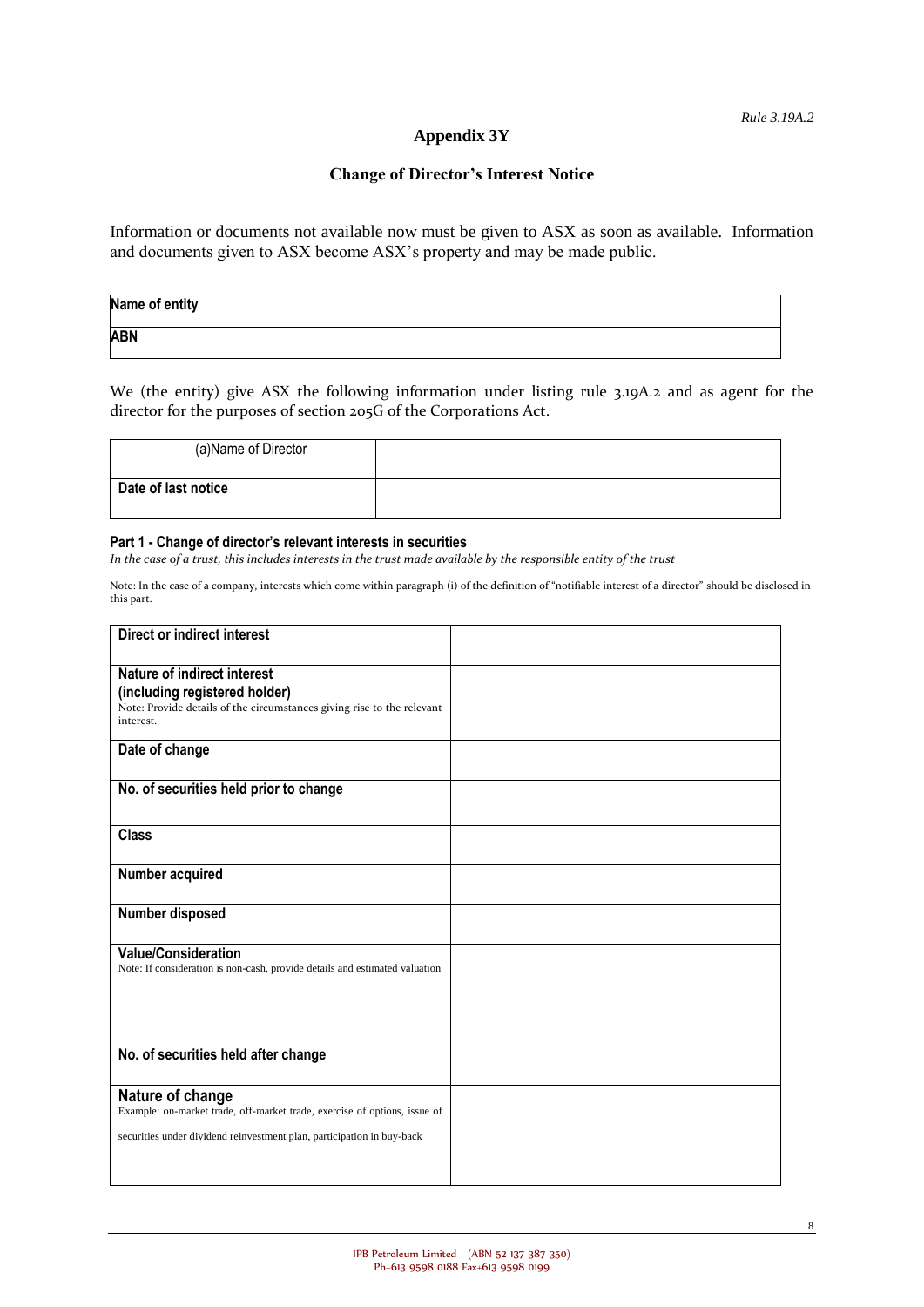## **Part 2 – Change of director's interests in contracts**

Note: In the case of a company, interests which come within paragraph (ii) of the definition of "notifiable interest of a director" should be disclosed in this part.

| <b>Detail of contract</b>                                                                       |  |
|-------------------------------------------------------------------------------------------------|--|
| <b>Nature of interest</b>                                                                       |  |
|                                                                                                 |  |
| Name of registered holder<br>(if issued securities)                                             |  |
|                                                                                                 |  |
| Date of change                                                                                  |  |
| No. and class of securities to which                                                            |  |
| interest related prior to change                                                                |  |
| Note: Details are only required for a contract in<br>relation to which the interest has changed |  |
|                                                                                                 |  |
| Interest acquired                                                                               |  |
| Interest disposed                                                                               |  |
|                                                                                                 |  |
| <b>Value/Consideration</b><br>Note: If consideration is non-cash, provide details and an        |  |
| estimated valuation                                                                             |  |
|                                                                                                 |  |
| Interest after change                                                                           |  |
|                                                                                                 |  |

## **Part 3 –** +**Closed period**

| Were the interests in the securities or contracts detailed                                       |  |
|--------------------------------------------------------------------------------------------------|--|
| above traded during a $^+$ closed period where prior written<br>clearance was required?          |  |
| If so, was prior written clearance provided to allow the trade<br>to proceed during this period? |  |
| If prior written clearance was provided, on what date was this<br>provided?                      |  |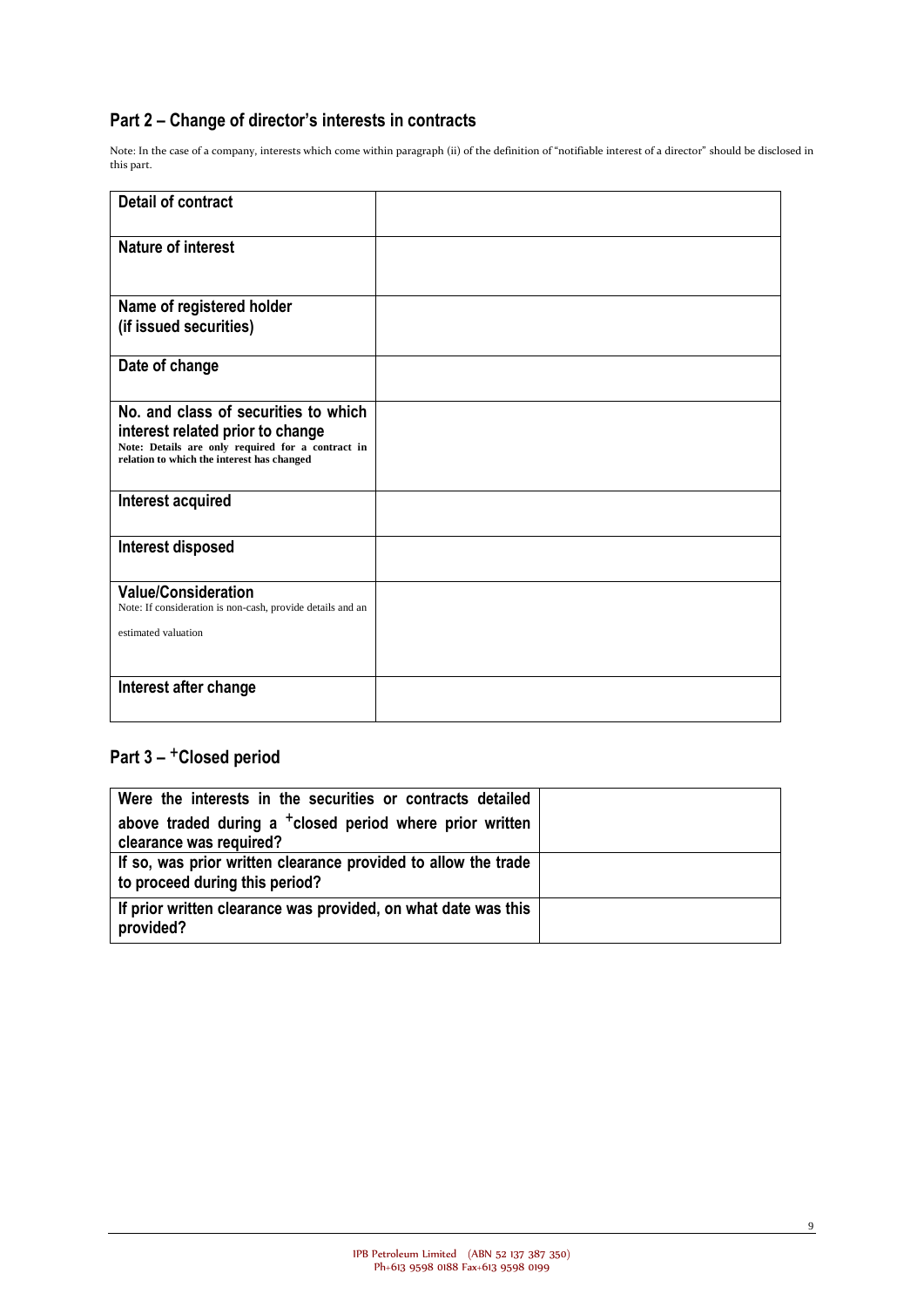### **Appendix 3Z**

#### **Final Director's Interest Notice**

*Information or documents not available now must be given to ASX as soon as available. Information and documents given to ASX become ASX's property and may be made public.*

*Introduced 30/9/2001.*

| Name of entity |  |
|----------------|--|
| <b>ABN</b>     |  |

We (the entity) give ASX the following information under listing rule 3.19A.3 and as agent for the director for the purposes of section 205G of the Corporations Act.

## **Part 1 – Director's relevant interests in securities of which the director is the registered holder**

*In the case of a trust, this includes interests in the trust made available by the responsible entity of the trust*

Note: In the case of a company, interests which come within paragraph (i) of the definition of "notifiable interest of a director" should be disclosed in this part.

**Number & class of securities**